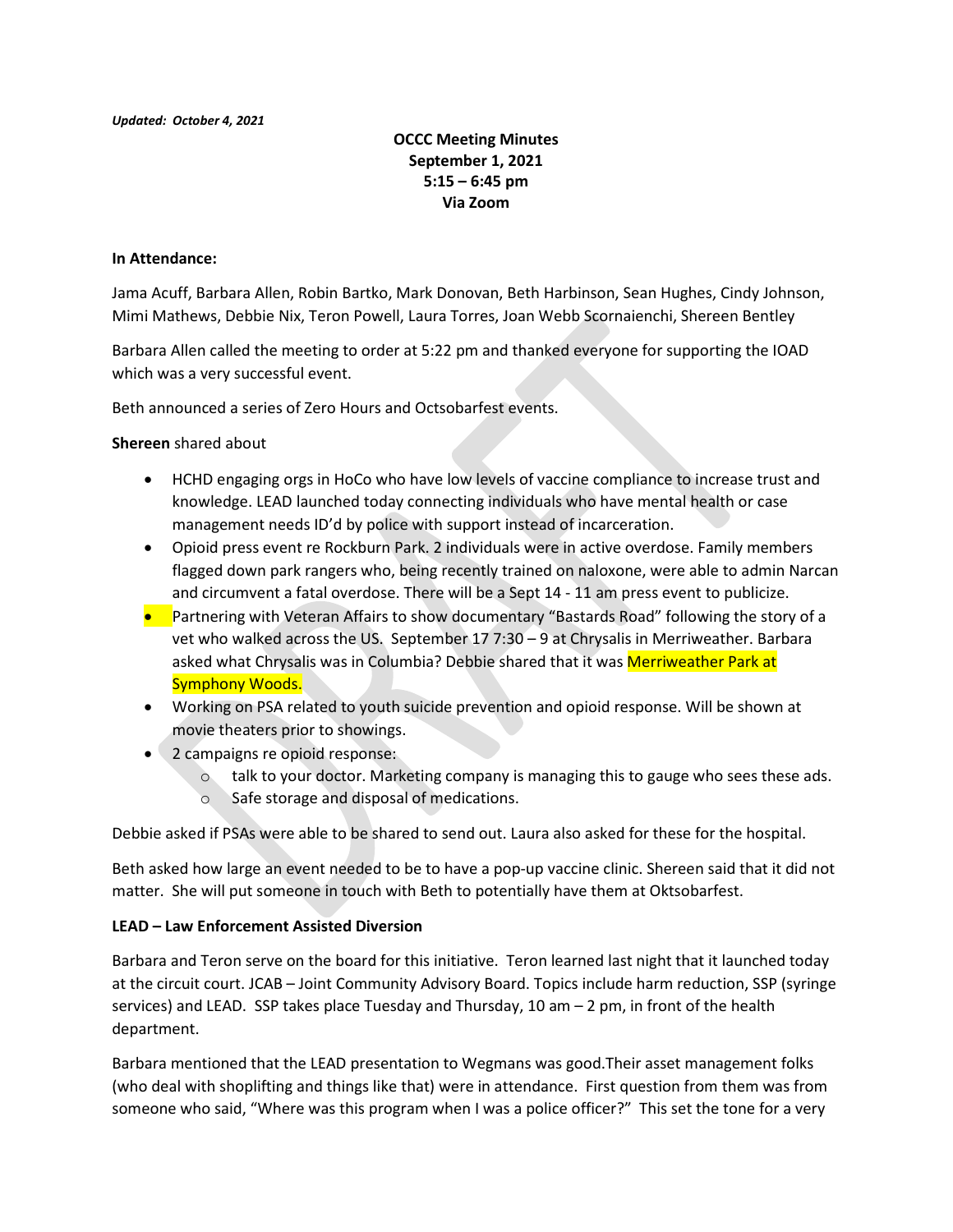positive conversation. Conversation with Rich Gibson led to the fact that we need to let the community know we are rolling out this program.

Other questions dealt with cross jurisdictional issues and availability. The reception from Wegmans was very positive.

Please think of large organizations where they have a lot of in and out. Beth suggested Barb Nicholas at the mall. Debbie suggested the Chamber of Commerce and any ties to the building industry who have lots of theft. Flora Betro would be a good contact there.

Jama was at the kickoff meeting for LEAD and said it was well done. She thinks this will cut back on folks that come to the jail who don't need to be there. She is very glad to see this program in action. Hopefully will defer people with mental health issues as well but they need to be competent enough to sign an agreement.

Barbara said the organization also needs to be willing to allow this diversion and for them not to be charged. It does allow them to be financially compensated for damage or theft that might have occurred. There are qualifications about who can be part of this program. Barbara will invite Justine to explain more about this program to us at a future meeting.

There is a program like this in Chicago (45 years old) and one in Florida (also several decades old) that are more complex and comprehensive. Ultimately, they do not work without other support systems being in place; this is the path HC is moving with it's LEAD program.

## IOAD

Was an adventure. The church moved us outside at the last minute due to COVID. We had an outside plan ready to go. We then moved to an inside plan but ultimately held the event outdoors with just a few light sprinkles.

LOTS of things going on. NARCAN training, Jama created beautiful sunflower arrangements, Mimi offered a heartfelt closing prayer and Josh Huff-Edsall provided a beautiful musical backdrop.

Laura also loved the music and heard from others that it was a nice addition. Having the Lieutenant Governor and the County Executive there were a good addition. She thought this really did put them more in touch with things up close and personal and that it sent a good message to participants that they are not less than. They took the time to say we respect your journey.

Barbara took the LG around (they work together on several committees, commissions, and programs) to meet and greet. Walking around he was excited to see the vax site where he ran into someone from his church there. It brought things home for him. He was excited to see this in action. He took his first Naloxone training last night. He also met the Howard House guys; that the LG took time to talk with them gave them a big boost. Many told Barbara they had been incarcerated and thought it was a good event. The LG's team also were interactive with people. An opportunity to raise awareness with them as well.

Thanks to Mark Miller for taking the time to come and take photos as well.

Laura aske how many were vaccinated last night. 20 and many others who received information about boosters.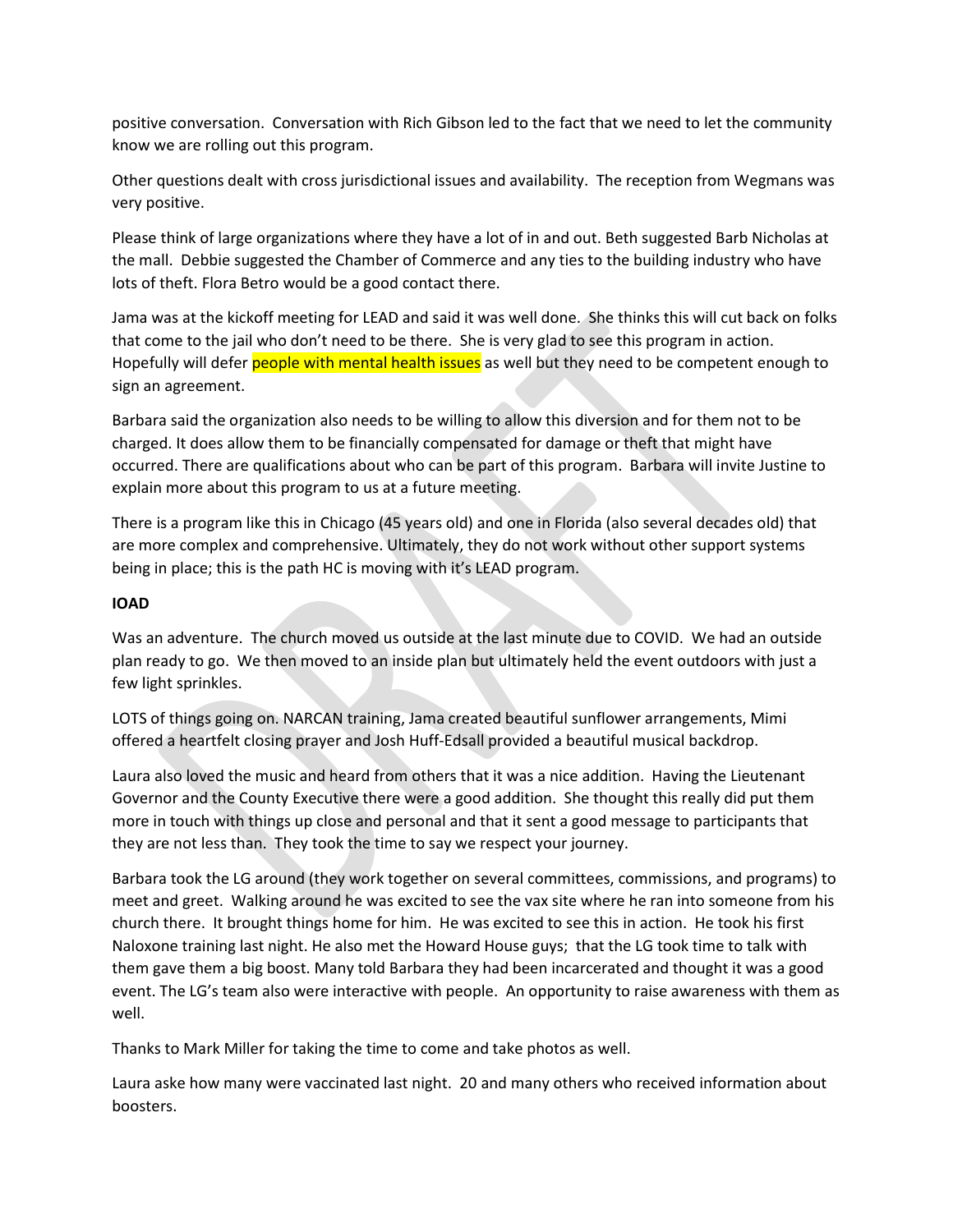COVID tests on site are offered by the clinic but also had take home tests available. Another nice feature of the pop-ups.

Cindy was the recipient of lots of disinfectant and hand sanitizer. Grassroots may also need some of this. Howard House also took some supplies and Josh took some for the Homeless Shelter where he works. My Life Foundation donated water and Howard House took the leftovers. Prayer Flags were saved by Barbara for future display.

Thanks to EVERYONE who made it work. Lem and Jean Satterfield were unable to make it. Heather and Felicia Asbury were there to talk about couples in recovery. Loved the story of relationships that were like an A (one falls, the other does too) and the H, where each were strong especially when the other was having a tough time. Couples also came to speak about bereavement. Mimi provided the closing prayer, and everyone came up to light candles and speak their loved one's names. The darkness was a beautiful backdrop to this close.

Beth mentioned that shortening the event might be better, perhaps moving the event to a total of 2 hours. Taking time away from the beginning (perhaps 30 minutes). Barbara mentioned the event history and moving to NOT have vendor tables. Instead, this year we had info tables with everyone's info on them. Barbara also wants to move the timeline of the program to one hour. Cindy agreed the program could have started earlier but that everything that was part of the program was important.

September  $14<sup>th</sup>$  is the next meeting of Commission to Study Mental and Behavioral Health,  $4-6$  pm. To submit testimony, go to the LG's site. Will be live streamed.

Robin mentioned her reading of the book Atomic Habits. Interesting story of a congressman who visited Vietnam. Was shocked at the number of heroin addicts. When then came home they were not. Change in environment was what helped. Barbara suggested listening to Johann Hari who does a TED talk about environment and building a system of support in recovery.

Debbie shared that David had difficulty in recovery until he moved. The importance of building a network AWAY from home was vital.

Barbara said the OCCC needs to focus on its NEXT STEPS and make decisions on what we want to accomplish. Do we need to reform committees?

- Carl told us we have to come up with a plan and budget for funds to complete projects. Barbara will send follow up information to committee members and seek feedback from the full OCCC.
- Cindy suggested we sponsor Drug Court to go to training.
- Beth suggested committees come back to the group with their ideas to fund and asked Barbara to direct chairs to meet and do so for the next meeting.
- Robin asked who is taking the lead on the Prevention Committee from the Health Dept now that Liesele has left. Shereen said they are close to a hire and to stay tuned. For the time being, Kaymisha will stand in as chair for the Prevention Committee. (NOTE: Committee chairs can be any member of the OCCC.)

Robin asked the average age people start using. Mark said somewhere between MS and HS. Robin wants to create videos on social media about prevention targeted at this age. On TikTok.